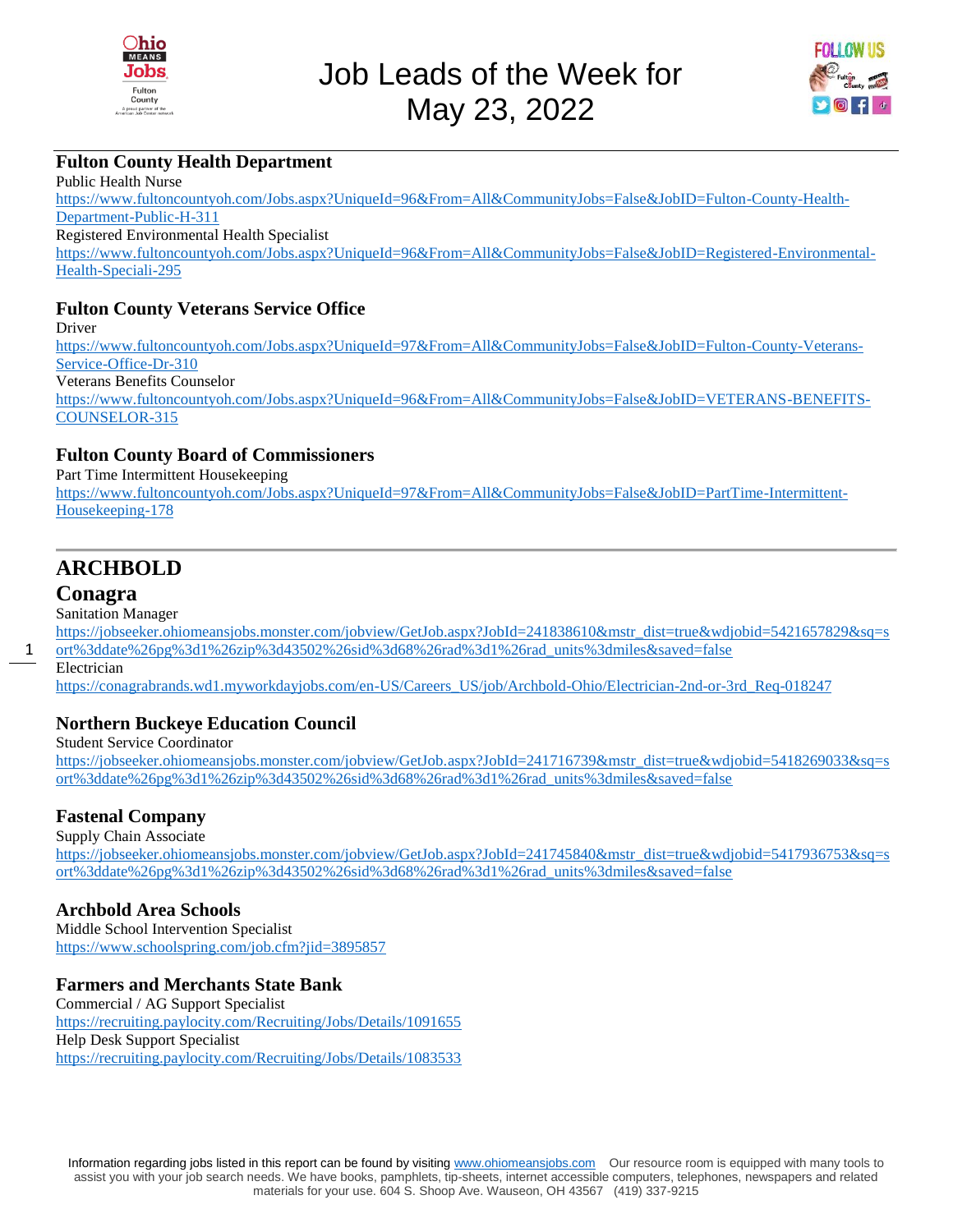



### **Northwest State Community College**Campus Police Officer (Part Time)

<https://recruiting.paylocity.com/Recruiting/Jobs/Details/1091655>

Director of Financial Aid

[https://jobseeker.ohiomeansjobs.monster.com/jobview/GetJob.aspx?JobId=241071793&mstr\\_dist=true&wdjobid=5403373180&sq=s](https://jobseeker.ohiomeansjobs.monster.com/jobview/GetJob.aspx?JobId=241071793&mstr_dist=true&wdjobid=5403373180&sq=sort%3ddate%26pg%3d2%26zip%3d43502%26sid%3d68%26rad%3d1%26rad_units%3dmiles&saved=false) [ort%3ddate%26pg%3d2%26zip%3d43502%26sid%3d68%26rad%3d1%26rad\\_units%3dmiles&saved=false](https://jobseeker.ohiomeansjobs.monster.com/jobview/GetJob.aspx?JobId=241071793&mstr_dist=true&wdjobid=5403373180&sq=sort%3ddate%26pg%3d2%26zip%3d43502%26sid%3d68%26rad%3d1%26rad_units%3dmiles&saved=false)

#### **Sauder Manufacturing co**

Staff Accountant [https://jobseeker.ohiomeansjobs.monster.com/jobview/GetJob.aspx?JobId=240741417&mstr\\_dist=true&wdjobid=5395635181&sq=s](https://jobseeker.ohiomeansjobs.monster.com/jobview/GetJob.aspx?JobId=240741417&mstr_dist=true&wdjobid=5395635181&sq=sort%3ddate%26pg%3d3%26zip%3d43502%26sid%3d68%26rad%3d1%26rad_units%3dmiles&saved=false) [ort%3ddate%26pg%3d3%26zip%3d43502%26sid%3d68%26rad%3d1%26rad\\_units%3dmiles&saved=false](https://jobseeker.ohiomeansjobs.monster.com/jobview/GetJob.aspx?JobId=240741417&mstr_dist=true&wdjobid=5395635181&sq=sort%3ddate%26pg%3d3%26zip%3d43502%26sid%3d68%26rad%3d1%26rad_units%3dmiles&saved=false)

# **DELTA**

**York Township** 

Township Road Worker

[https://jobseeker.ohiomeansjobs.monster.com/jobview/GetJob.aspx?JobId=241471289&mstr\\_dist=true&wdjobid=5412719533&sq=s](https://jobseeker.ohiomeansjobs.monster.com/jobview/GetJob.aspx?JobId=241471289&mstr_dist=true&wdjobid=5412719533&sq=sort%3ddate%26pg%3d3%26zip%3d43567%26sid%3d68%26rad%3d1%26rad_units%3dmiles&saved=false) [ort%3ddate%26pg%3d3%26zip%3d43567%26sid%3d68%26rad%3d1%26rad\\_units%3dmiles&saved=false](https://jobseeker.ohiomeansjobs.monster.com/jobview/GetJob.aspx?JobId=241471289&mstr_dist=true&wdjobid=5412719533&sq=sort%3ddate%26pg%3d3%26zip%3d43567%26sid%3d68%26rad%3d1%26rad_units%3dmiles&saved=false)

#### **Pike Delta York School**

1 st Grade Elementary Teacher <https://www.schoolspring.com/job.cfm?jid=3895835> Athletic Director <https://www.schoolspring.com/job.cfm?jid=3891028> Secretary to the Middle School Principal <https://www.schoolspring.com/job.cfm?jid=3891038>

#### **Windstream**

2

Outside Sales Specialist [https://windstream.taleo.net/careersection/win\\_ex/jobdetail.ftl?job=423338](https://windstream.taleo.net/careersection/win_ex/jobdetail.ftl?job=423338)

#### **Worthington Industries**

Seasonal Material Handler

[https://jobseeker.ohiomeansjobs.monster.com/jobview/GetJob.aspx?JobId=241202380&mstr\\_dist=true&wdjobid=5404313117&sq=s](https://jobseeker.ohiomeansjobs.monster.com/jobview/GetJob.aspx?JobId=241202380&mstr_dist=true&wdjobid=5404313117&sq=sort%3ddate%26pg%3d3%26zip%3d43515%26sid%3d68%26rad%3d1%26rad_units%3dmiles&saved=false) [ort%3ddate%26pg%3d3%26zip%3d43515%26sid%3d68%26rad%3d1%26rad\\_units%3dmiles&saved=false](https://jobseeker.ohiomeansjobs.monster.com/jobview/GetJob.aspx?JobId=241202380&mstr_dist=true&wdjobid=5404313117&sq=sort%3ddate%26pg%3d3%26zip%3d43515%26sid%3d68%26rad%3d1%26rad_units%3dmiles&saved=false)

## **FAYETTE**

#### **Recovery Services of Northwest Ohio Inc.**

Case Manager, Women's Residential Treatment [https://jobseeker.ohiomeansjobs.monster.com/jobview/GetJob.aspx?JobId=241550072&mstr\\_dist=true&wdjobid=5414715114&sq=s](https://jobseeker.ohiomeansjobs.monster.com/jobview/GetJob.aspx?JobId=241550072&mstr_dist=true&wdjobid=5414715114&sq=sort%3ddate%26pg%3d1%26cnme%3dfayette%26sid%3d68%26rad%3d1%26rad_units%3dmiles&saved=false) [ort%3ddate%26pg%3d1%26cnme%3dfayette%26sid%3d68%26rad%3d1%26rad\\_units%3dmiles&saved=false](https://jobseeker.ohiomeansjobs.monster.com/jobview/GetJob.aspx?JobId=241550072&mstr_dist=true&wdjobid=5414715114&sq=sort%3ddate%26pg%3d1%26cnme%3dfayette%26sid%3d68%26rad%3d1%26rad_units%3dmiles&saved=false)

#### **Fayette Local Schools**

JH Science Teacher <https://www.schoolspring.com/job.cfm?jid=3893358>

# **METAMORA**

#### **Evergreen Local Schools**

Middle School English Language Arts Teacher

[https://jobseeker.ohiomeansjobs.monster.com/jobview/GetJob.aspx?JobId=241625503&mstr\\_dist=true&wdjobid=5415978935&sq=s](https://jobseeker.ohiomeansjobs.monster.com/jobview/GetJob.aspx?JobId=241625503&mstr_dist=true&wdjobid=5415978935&sq=sort%3ddate%26pg%3d1%26cnme%3dmetamora%26sid%3d68%26rad%3d1%26rad_units%3dmiles&saved=false) [ort%3ddate%26pg%3d1%26cnme%3dmetamora%26sid%3d68%26rad%3d1%26rad\\_units%3dmiles&saved=false](https://jobseeker.ohiomeansjobs.monster.com/jobview/GetJob.aspx?JobId=241625503&mstr_dist=true&wdjobid=5415978935&sq=sort%3ddate%26pg%3d1%26cnme%3dmetamora%26sid%3d68%26rad%3d1%26rad_units%3dmiles&saved=false)

Middle School Intervention Specialist Teacher

[https://jobseeker.ohiomeansjobs.monster.com/jobview/GetJob.aspx?JobId=241625519&mstr\\_dist=true&wdjobid=5415979032&sq=s](https://jobseeker.ohiomeansjobs.monster.com/jobview/GetJob.aspx?JobId=241625519&mstr_dist=true&wdjobid=5415979032&sq=sort%3ddate%26pg%3d1%26cnme%3dmetamora%26sid%3d68%26rad%3d1%26rad_units%3dmiles&saved=false) [ort%3ddate%26pg%3d1%26cnme%3dmetamora%26sid%3d68%26rad%3d1%26rad\\_units%3dmiles&saved=false](https://jobseeker.ohiomeansjobs.monster.com/jobview/GetJob.aspx?JobId=241625519&mstr_dist=true&wdjobid=5415979032&sq=sort%3ddate%26pg%3d1%26cnme%3dmetamora%26sid%3d68%26rad%3d1%26rad_units%3dmiles&saved=false)

Information regarding jobs listed in this report can be found by visiting [www.ohiomeansjobs.com](http://www.ohiomeansjobs.com/) Our resource room is equipped with many tools to assist you with your job search needs. We have books, pamphlets, tip-sheets, internet accessible computers, telephones, newspapers and related materials for your use. 604 S. Shoop Ave. Wauseon, OH 43567 (419) 337-9215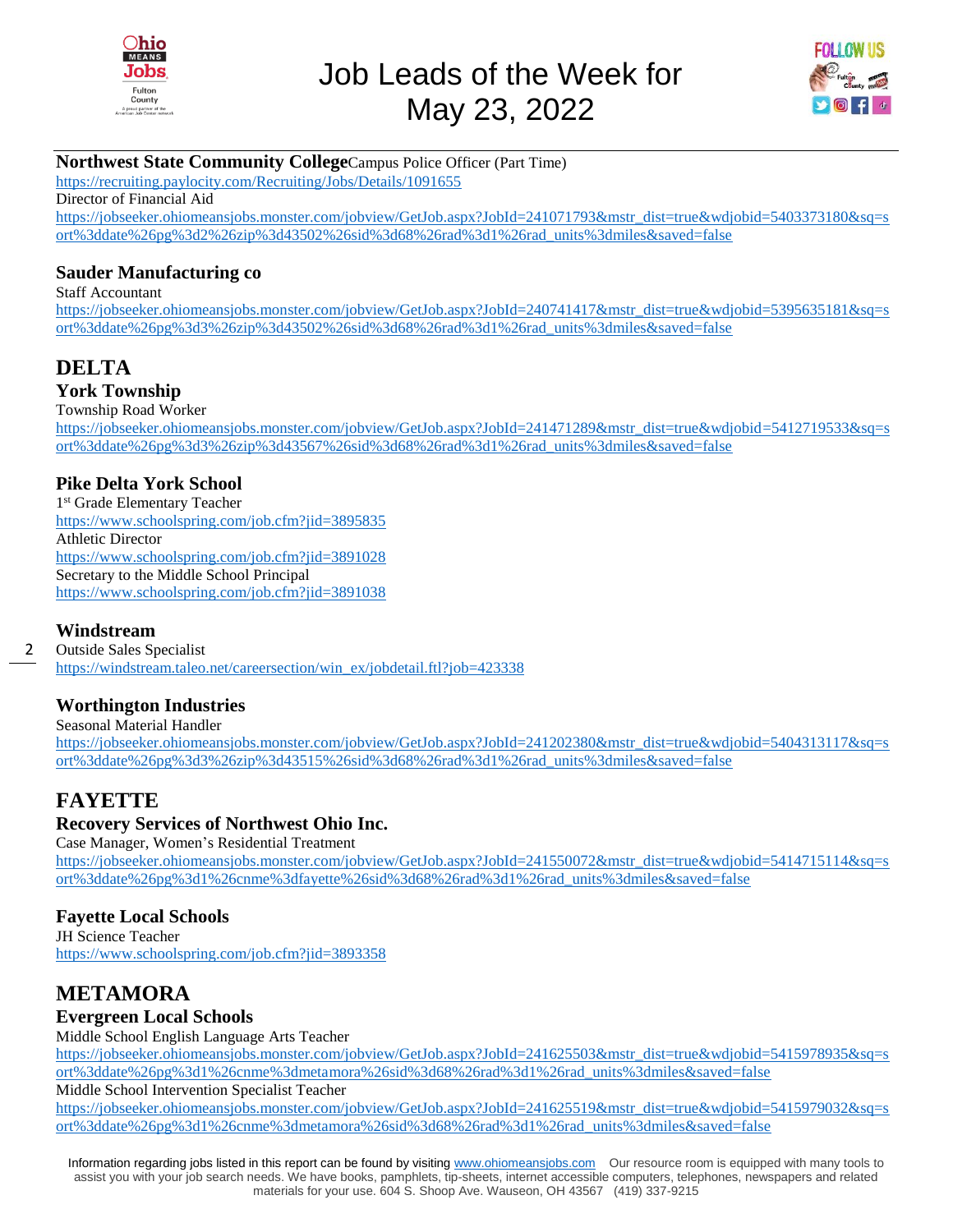



## **Parker Hannifin Corp**

Project Engineer <https://parkercareers.ttcportals.com/jobs/8969637-project-engineer> Product Sales Manager <https://parkercareers.ttcportals.com/jobs/8969637-project-engineer> Assembly Filters <https://parkercareers.ttcportals.com/jobs/8622770-assembly-filters-2nd-shift>

# **PETTISVILLE**

#### **Pettisville Local Schools** Janitor

[https://jobseeker.ohiomeansjobs.monster.com/jobview/GetJob.aspx?JobId=240740752&mstr\\_dist=true&wdjobid=5395635246&sq=s](https://jobseeker.ohiomeansjobs.monster.com/jobview/GetJob.aspx?JobId=240740752&mstr_dist=true&wdjobid=5395635246&sq=sort%3ddate%26pg%3d1%26cnme%3dpettisville%26sid%3d68%26rad%3d1%26rad_units%3dmiles&saved=false) [ort%3ddate%26pg%3d1%26cnme%3dpettisville%26sid%3d68%26rad%3d1%26rad\\_units%3dmiles&saved=false](https://jobseeker.ohiomeansjobs.monster.com/jobview/GetJob.aspx?JobId=240740752&mstr_dist=true&wdjobid=5395635246&sq=sort%3ddate%26pg%3d1%26cnme%3dpettisville%26sid%3d68%26rad%3d1%26rad_units%3dmiles&saved=false)

## **SWANTON**

#### **Transportation Security Administration**

Security Officer <https://www.careerbuilder.com/job/J3Q4XJ5ZSTB8B6DXKF1>

## **Swanton Local School District**

Part-Time District Groundskeeper <https://www.schoolspring.com/job.cfm?jid=3891683>

#### **Avis Budget Car Rental**

Care Detailer [https://jobseeker.ohiomeansjobs.monster.com/jobview/GetJob.aspx?JobId=241569220&mstr\\_dist=true&wdjobid=5414742919&sq=s](https://jobseeker.ohiomeansjobs.monster.com/jobview/GetJob.aspx?JobId=241569220&mstr_dist=true&wdjobid=5414742919&sq=sort%3ddate%26pg%3d1%26zip%3d43558%26sid%3d68%26rad%3d1%26rad_units%3dmiles&saved=false) [ort%3ddate%26pg%3d1%26zip%3d43558%26sid%3d68%26rad%3d1%26rad\\_units%3dmiles&saved=false](https://jobseeker.ohiomeansjobs.monster.com/jobview/GetJob.aspx?JobId=241569220&mstr_dist=true&wdjobid=5414742919&sq=sort%3ddate%26pg%3d1%26zip%3d43558%26sid%3d68%26rad%3d1%26rad_units%3dmiles&saved=false)

#### **Dollar Tree**

3

Merchandise Assistant Manager [https://dollartree.dejobs.org/swanton-oh/merchandise-assistant](https://dollartree.dejobs.org/swanton-oh/merchandise-assistant-manager/FED835552E1C4840B25956E21F7433C6/job/?vs=1399&utm_source=Wanted-OH.xml-DE&utm_medium=NLX&utm_campaign=Wanted-OH.xml)[manager/FED835552E1C4840B25956E21F7433C6/job/?vs=1399&utm\\_source=Wanted-OH.xml-](https://dollartree.dejobs.org/swanton-oh/merchandise-assistant-manager/FED835552E1C4840B25956E21F7433C6/job/?vs=1399&utm_source=Wanted-OH.xml-DE&utm_medium=NLX&utm_campaign=Wanted-OH.xml)[DE&utm\\_medium=NLX&utm\\_campaign=Wanted-OH.xml](https://dollartree.dejobs.org/swanton-oh/merchandise-assistant-manager/FED835552E1C4840B25956E21F7433C6/job/?vs=1399&utm_source=Wanted-OH.xml-DE&utm_medium=NLX&utm_campaign=Wanted-OH.xml)

#### **Taco Bell**

Assistant General Manager <https://jobs.tacobell.com/clients/10758/posting/7369064/en> General Manager <https://jobs.tacobell.com/clients/10758/posting/7369073/en> Service Champion <https://jobs.tacobell.com/clients/10758/posting/7369030/en>

#### **Village of Swanton**

Village Administrator

[https://jobseeker.ohiomeansjobs.monster.com/jobview/GetJob.aspx?JobId=241080211&mstr\\_dist=true&wdjobid=5403372772&sq=s](https://jobseeker.ohiomeansjobs.monster.com/jobview/GetJob.aspx?JobId=241080211&mstr_dist=true&wdjobid=5403372772&sq=sort%3ddate%26pg%3d3%26zip%3d43558%26sid%3d68%26rad%3d1%26rad_units%3dmiles&saved=false) [ort%3ddate%26pg%3d3%26zip%3d43558%26sid%3d68%26rad%3d1%26rad\\_units%3dmiles&saved=false](https://jobseeker.ohiomeansjobs.monster.com/jobview/GetJob.aspx?JobId=241080211&mstr_dist=true&wdjobid=5403372772&sq=sort%3ddate%26pg%3d3%26zip%3d43558%26sid%3d68%26rad%3d1%26rad_units%3dmiles&saved=false)

## **Kirk Wylie Masonry, Limited**

Mason

<https://jobseeker.ohiomeansjobs.monster.com/jobview/GetJob.aspx?JobId=240919727>

Mason Tender

[https://jobseeker.ohiomeansjobs.monster.com/jobview/GetJob.aspx?JobId=240920564&mstr\\_dist=true&wdjobid=5404260896&sq=s](https://jobseeker.ohiomeansjobs.monster.com/jobview/GetJob.aspx?JobId=240920564&mstr_dist=true&wdjobid=5404260896&sq=sort%3ddate%26pg%3d4%26zip%3d43558%26sid%3d68%26rad%3d1%26rad_units%3dmiles&saved=false3) [ort%3ddate%26pg%3d4%26zip%3d43558%26sid%3d68%26rad%3d1%26rad\\_units%3dmiles&saved=false3](https://jobseeker.ohiomeansjobs.monster.com/jobview/GetJob.aspx?JobId=240920564&mstr_dist=true&wdjobid=5404260896&sq=sort%3ddate%26pg%3d4%26zip%3d43558%26sid%3d68%26rad%3d1%26rad_units%3dmiles&saved=false3)

Information regarding jobs listed in this report can be found by visiting [www.ohiomeansjobs.com](http://www.ohiomeansjobs.com/) Our resource room is equipped with many tools to assist you with your job search needs. We have books, pamphlets, tip-sheets, internet accessible computers, telephones, newspapers and related materials for your use. 604 S. Shoop Ave. Wauseon, OH 43567 (419) 337-9215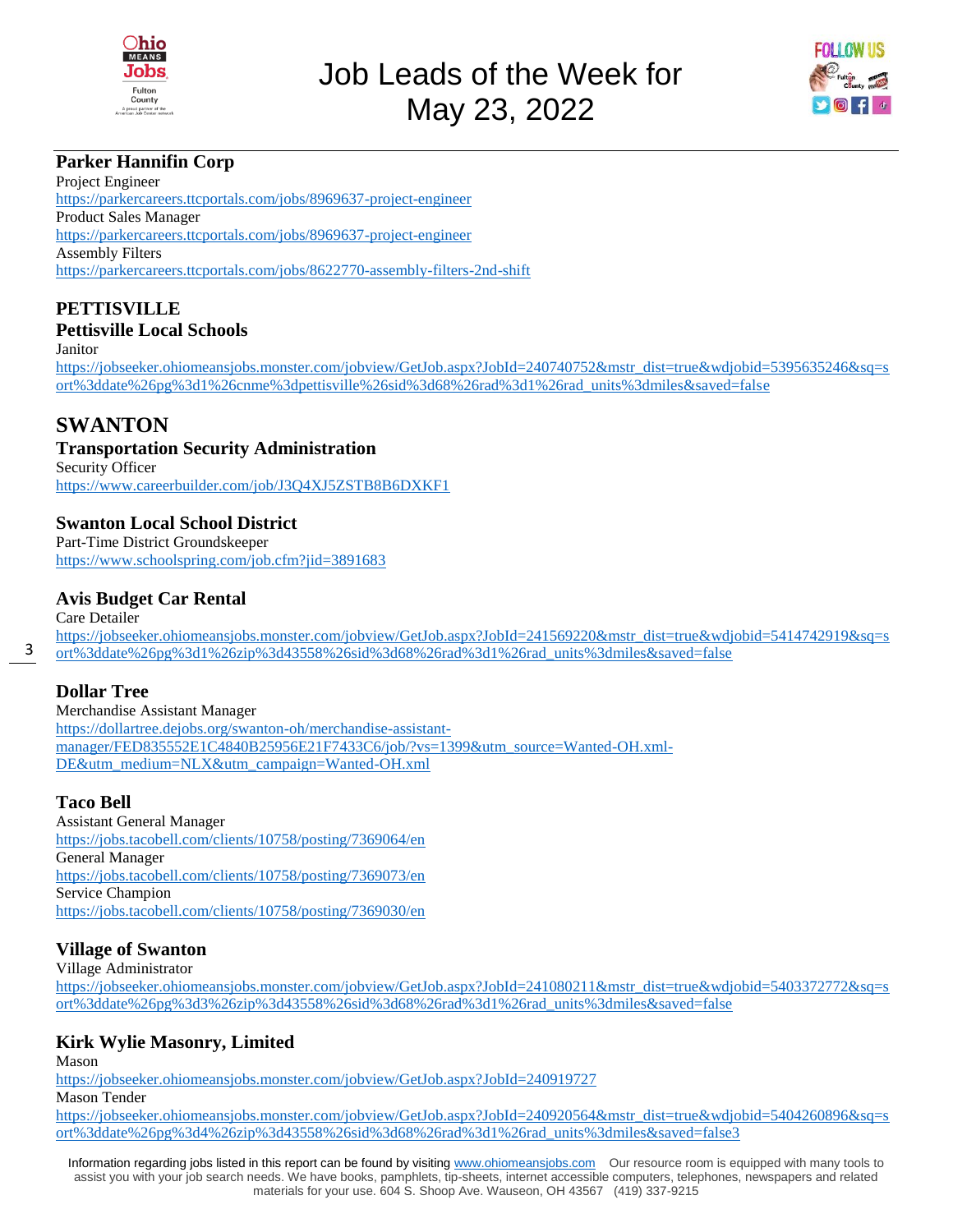



#### **Fifth Third Bank**

Personal Banker [https://fifththird.wd5.myworkdayjobs.com/en-US/53careers/job/Perrysburg-OH/Personal-Banker-Associate-I\\_R30737-1](https://fifththird.wd5.myworkdayjobs.com/en-US/53careers/job/Perrysburg-OH/Personal-Banker-Associate-I_R30737-1)

#### **Swanton Local Schools**

High School Freshman Volleyball Coach <https://www.schoolspring.com/job.cfm?jid=3850824>

## **WAUSEON**

#### **Wauseon Exempted Village School**

WMS Anticipated Cook

[https://jobseeker.ohiomeansjobs.monster.com/jobview/GetJob.aspx?JobId=241717366&mstr\\_dist=true&wdjobid=5420816244&sq=s](https://jobseeker.ohiomeansjobs.monster.com/jobview/GetJob.aspx?JobId=241717366&mstr_dist=true&wdjobid=5420816244&sq=sort%3ddate%26pg%3d1%26zip%3d43567%26sid%3d68%26rad%3d1%26rad_units%3dmiles&saved=false) [ort%3ddate%26pg%3d1%26zip%3d43567%26sid%3d68%26rad%3d1%26rad\\_units%3dmiles&saved=false](https://jobseeker.ohiomeansjobs.monster.com/jobview/GetJob.aspx?JobId=241717366&mstr_dist=true&wdjobid=5420816244&sq=sort%3ddate%26pg%3d1%26zip%3d43567%26sid%3d68%26rad%3d1%26rad_units%3dmiles&saved=false)

#### WPS Guidance Counselor

[https://jobseeker.ohiomeansjobs.monster.com/jobview/GetJob.aspx?JobId=241595807&mstr\\_dist=true&wdjobid=5417932898&sq=s](https://jobseeker.ohiomeansjobs.monster.com/jobview/GetJob.aspx?JobId=241595807&mstr_dist=true&wdjobid=5417932898&sq=sort%3ddate%26pg%3d1%26zip%3d43567%26sid%3d68%26rad%3d1%26rad_units%3dmiles&saved=false) [ort%3ddate%26pg%3d1%26zip%3d43567%26sid%3d68%26rad%3d1%26rad\\_units%3dmiles&saved=false](https://jobseeker.ohiomeansjobs.monster.com/jobview/GetJob.aspx?JobId=241595807&mstr_dist=true&wdjobid=5417932898&sq=sort%3ddate%26pg%3d1%26zip%3d43567%26sid%3d68%26rad%3d1%26rad_units%3dmiles&saved=false)

Seasonal Sweepers

[https://jobseeker.ohiomeansjobs.monster.com/jobview/GetJob.aspx?JobId=241595702&mstr\\_dist=true&wdjobid=5415935359&sq=s](https://jobseeker.ohiomeansjobs.monster.com/jobview/GetJob.aspx?JobId=241595702&mstr_dist=true&wdjobid=5415935359&sq=sort%3ddate%26pg%3d1%26zip%3d43567%26sid%3d68%26rad%3d1%26rad_units%3dmiles&saved=false) [ort%3ddate%26pg%3d1%26zip%3d43567%26sid%3d68%26rad%3d1%26rad\\_units%3dmiles&saved=false](https://jobseeker.ohiomeansjobs.monster.com/jobview/GetJob.aspx?JobId=241595702&mstr_dist=true&wdjobid=5415935359&sq=sort%3ddate%26pg%3d1%26zip%3d43567%26sid%3d68%26rad%3d1%26rad_units%3dmiles&saved=false)

#### Bus Driver

[https://jobseeker.ohiomeansjobs.monster.com/jobview/GetJob.aspx?JobId=241594998&mstr\\_dist=true&wdjobid=5415935358&sq=s](https://jobseeker.ohiomeansjobs.monster.com/jobview/GetJob.aspx?JobId=241594998&mstr_dist=true&wdjobid=5415935358&sq=sort%3ddate%26pg%3d1%26zip%3d43567%26sid%3d68%26rad%3d1%26rad_units%3dmiles&saved=false) [ort%3ddate%26pg%3d1%26zip%3d43567%26sid%3d68%26rad%3d1%26rad\\_units%3dmiles&saved=false](https://jobseeker.ohiomeansjobs.monster.com/jobview/GetJob.aspx?JobId=241594998&mstr_dist=true&wdjobid=5415935358&sq=sort%3ddate%26pg%3d1%26zip%3d43567%26sid%3d68%26rad%3d1%26rad_units%3dmiles&saved=false)

#### Preschool Intervention Specialist

[https://jobseeker.ohiomeansjobs.monster.com/jobview/GetJob.aspx?JobId=241382515&mstr\\_dist=true&wdjobid=5412723785&sq=s](https://jobseeker.ohiomeansjobs.monster.com/jobview/GetJob.aspx?JobId=241382515&mstr_dist=true&wdjobid=5412723785&sq=sort%3ddate%26pg%3d2%26zip%3d43567%26sid%3d68%26rad%3d1%26rad_units%3dmiles&saved=false) [ort%3ddate%26pg%3d2%26zip%3d43567%26sid%3d68%26rad%3d1%26rad\\_units%3dmiles&saved=false](https://jobseeker.ohiomeansjobs.monster.com/jobview/GetJob.aspx?JobId=241382515&mstr_dist=true&wdjobid=5412723785&sq=sort%3ddate%26pg%3d2%26zip%3d43567%26sid%3d68%26rad%3d1%26rad_units%3dmiles&saved=false) WES/WMS Teacher Aide

[https://jobseeker.ohiomeansjobs.monster.com/jobview/GetJob.aspx?JobId=241393607&mstr\\_dist=true&wdjobid=5412709021&sq=s](https://jobseeker.ohiomeansjobs.monster.com/jobview/GetJob.aspx?JobId=241393607&mstr_dist=true&wdjobid=5412709021&sq=sort%3ddate%26pg%3d3%26zip%3d43567%26sid%3d68%26rad%3d1%26rad_units%3dmiles&saved=false) [ort%3ddate%26pg%3d3%26zip%3d43567%26sid%3d68%26rad%3d1%26rad\\_units%3dmiles&saved=false](https://jobseeker.ohiomeansjobs.monster.com/jobview/GetJob.aspx?JobId=241393607&mstr_dist=true&wdjobid=5412709021&sq=sort%3ddate%26pg%3d3%26zip%3d43567%26sid%3d68%26rad%3d1%26rad_units%3dmiles&saved=false)

#### WES/ WMS Intervention Specialist

[https://jobseeker.ohiomeansjobs.monster.com/jobview/GetJob.aspx?JobId=241393856&mstr\\_dist=true&wdjobid=5412709030&sq=s](https://jobseeker.ohiomeansjobs.monster.com/jobview/GetJob.aspx?JobId=241393856&mstr_dist=true&wdjobid=5412709030&sq=sort%3ddate%26pg%3d3%26zip%3d43567%26sid%3d68%26rad%3d1%26rad_units%3dmiles&saved=false) [ort%3ddate%26pg%3d3%26zip%3d43567%26sid%3d68%26rad%3d1%26rad\\_units%3dmiles&saved=false](https://jobseeker.ohiomeansjobs.monster.com/jobview/GetJob.aspx?JobId=241393856&mstr_dist=true&wdjobid=5412709030&sq=sort%3ddate%26pg%3d3%26zip%3d43567%26sid%3d68%26rad%3d1%26rad_units%3dmiles&saved=false)

#### **Walmart**

4

Stocking and Unloading <https://careers.walmart.com/us/jobs/052021284SU-stocking-unloading>

#### **Fastenal**

Supply chain Associate

[https://jobseeker.ohiomeansjobs.monster.com/jobview/GetJob.aspx?JobId=241745782&mstr\\_dist=true&wdjobid=5417936764&sq=s](https://jobseeker.ohiomeansjobs.monster.com/jobview/GetJob.aspx?JobId=241745782&mstr_dist=true&wdjobid=5417936764&sq=sort%3ddate%26pg%3d1%26zip%3d43567%26sid%3d68%26rad%3d1%26rad_units%3dmiles&saved=false) [ort%3ddate%26pg%3d1%26zip%3d43567%26sid%3d68%26rad%3d1%26rad\\_units%3dmiles&saved=false](https://jobseeker.ohiomeansjobs.monster.com/jobview/GetJob.aspx?JobId=241745782&mstr_dist=true&wdjobid=5417936764&sq=sort%3ddate%26pg%3d1%26zip%3d43567%26sid%3d68%26rad%3d1%26rad_units%3dmiles&saved=false)

#### **Circle K**

Special Forces Team Member

[https://jobseeker.ohiomeansjobs.monster.com/jobview/GetJob.aspx?JobId=241712550&mstr\\_dist=true&wdjobid=5416888338&sq=s](https://jobseeker.ohiomeansjobs.monster.com/jobview/GetJob.aspx?JobId=241712550&mstr_dist=true&wdjobid=5416888338&sq=sort%3ddate%26pg%3d1%26zip%3d43567%26sid%3d68%26rad%3d1%26rad_units%3dmiles&saved=false) [ort%3ddate%26pg%3d1%26zip%3d43567%26sid%3d68%26rad%3d1%26rad\\_units%3dmiles&saved=false](https://jobseeker.ohiomeansjobs.monster.com/jobview/GetJob.aspx?JobId=241712550&mstr_dist=true&wdjobid=5416888338&sq=sort%3ddate%26pg%3d1%26zip%3d43567%26sid%3d68%26rad%3d1%26rad_units%3dmiles&saved=false)

#### **Ayden Healthcare of Wauseon**

Registered Nurse <https://www.careerbuilder.com/job/J3Q7WD6YD89J2GVF439> LPN <https://www.careerbuilder.com/job/J3V1CK72JKL2FDG83XW>